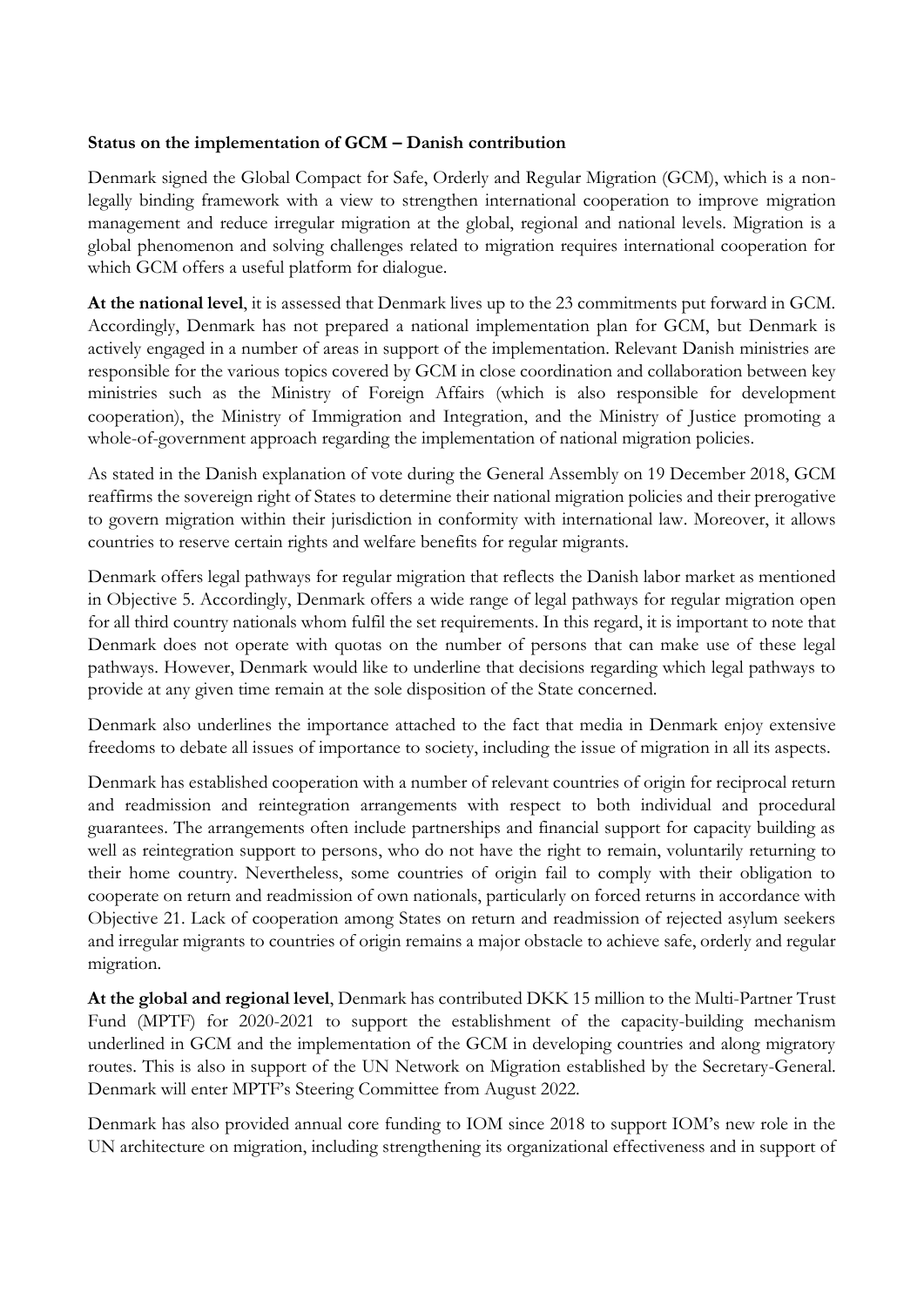capacity building for better migration management and addressing drivers of irregular migration at the global level.

The fulfilment of the Sustainable Development Goals (SDGs) is highly relevant for achieving the objectives of GCM. In 2021, Denmark launched a new strategy for development cooperation "The World We Share", where one of the main priorities is to address fragility, conflict, displacement and irregular migration. The strategy is guided by the SDG's and based on a human rights approach as well as democratic values.

Denmark has in accordance with GCM objective 21 (Cooperate in facilitating safe and dignified return and readmission, as well as sustainable reintegration) fostered institutional contacts with relevant officials from countries of origin and destination by appointing an Ambassador for Irregular Migration, Return and Readmission with responsibility for supporting return and readmission along with a Special Envoy on Migration Issues as well as three regional migration counsellors strategically posted at Danish embassies in select regions. The goal is to maintain and improve bilateral relations, assist in specific readmissions, and identify opportunities for enhancing reintegration opportunities in countries of origin as well as funding capacity building efforts in support of countries of origin and transit towards improved migration management. Denmark has furthermore been a member of the European Return and Reintegration Network (ERRIN) since June 2016 via an associated partnership agreement. In countries without activities by ERRIN, Denmark has entered into agreement with the European Reintegration Support Organizations' network to provide sustainable reintegration support via local partners.

In accordance with Objective 2, (Minimize the adverse drivers and structural factors that compel people to leave their country of origin), Denmark is a major provider of international development assistance and humanitarian aid and one out of only five countries that fulfil the target of providing 0.7 pct. of GNI as development assistance. Denmark works with a human rights-based approach to development cooperation and has a strong focus on gender equality.

To better achieve Danish priorities regarding asylum and migration an Inter-ministerial Migration Task Force has been established to promote new solutions that can change the incentive structures behind present and future irregular migration flows, including the transfer of asylum seekers to a partner country outside the EU within Denmark's international obligations and developing capacities in third countries along the migratory routes to secure better management of mixed/irregular migration movements. The activities of the Migration Task Force will i.e. contribute to the implementation of the Objectives 2, 4, 9, 10, 11 and 21.

It is of particular Danish priority to improve management of irregular migration, including strengthened border control, combatting human smuggling and trafficking, cooperation on return and readmission, addressing drivers of irregular migration, and enhancing international and regional cooperation on migration. Denmark contributes to IOM and UNODC efforts to combat human trafficking and smuggling of persons as part of the transnational response to smuggling of migrants and efforts to prevent, combat and eradicate trafficking in persons in line with Objectives 9 and 10. Moreover, Denmark has contributed to OHCHR projects on strengthening human rights fulfilment in migration management and border control in the Middle East and North Africa region and the promotion of a human rights based approach to climate related migration challenges in the Sahel in line with Objectives 7 and 11. Denmark is also actively supporting IOM in a number of countries in Africa, Asia and the Balkans with a focus on migration management and capacity building of migration authorities. Support is also being